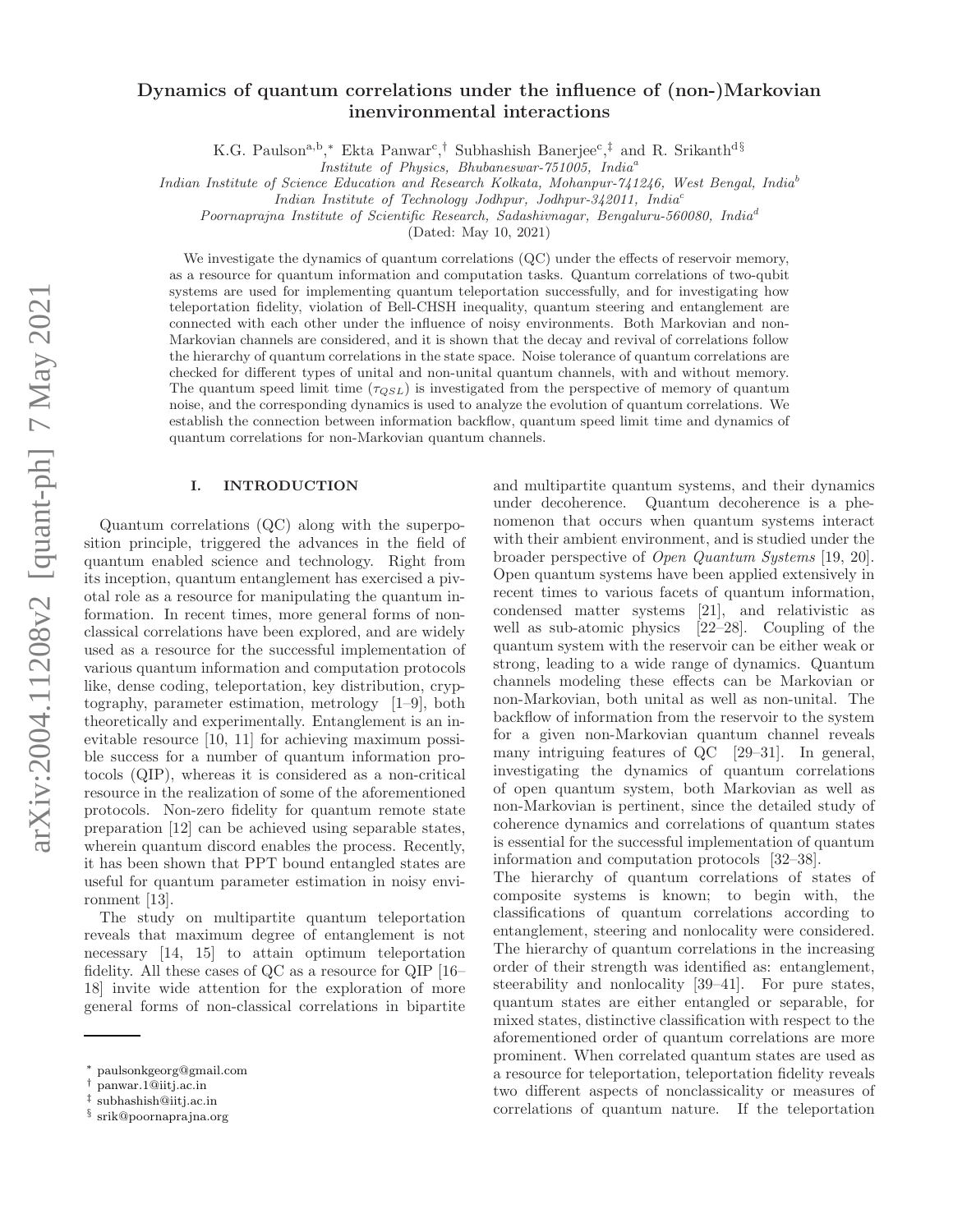fidelity is greater than  $\frac{2}{3}$  (classical limit), the state is non-classically correlated in the sense that it is useful for quantum teleportation. In addition to this, if the fidelity is greater than  $F_{lhv} \approx 0.87$  [39], then the state is nonlocal in the sense that its teleportation fidelity is incompatible with local hidden variable descriptions, and a state with fidelity greater than  $F_{lh\nu}$  satisfies all the measures of quantum correlations. In [42, 43], connection among the different measures of quantum correlations for achieving quantum teleportation fidelity, and the order of hierarchy of quantum correlations were discussed.

Decoherence of quantum states occurs due to the influence of noise, and it is known that the order of hierarchy of quantum correlations is preserved [40, 42, 44] under Markovian noisy channels for different class of pure and mixed states. The decay of quantum correlations happens in such a way that higher degree quantum correlations are lost for a lower value of noise, whereas lower degree QC are lost for higher noise parameters [44].

The classification of quantum channels based on the divisibility properties is quite noteworthy in open system dynamics. According to the divisibility criterion, a quantum channel is Markovian if any intermediate map is completely positive (i.e., if the channel is CPdivisible) [45]. In [46, 47], a broader concept of memory is introduced, whereby CP-divisible quantum processes can occur in non-Markovian regimes as well. CPdivisibility of a quantum process always indicates the lack of information backflow. On the other hand, the absence of P-divisibility can manifest in the form of oscillations in correlation measures such as quantum mutual information, and trace distance, which are monotonic functions of time if the dynamics is P-divisible [34]. These oscillations indicate the backflow of information from the environment to the system. Here, we take into account Markovian as well as CP-divisible and P-indivisible non-Markovian channels, and their dynamics are investigated and compared

Quantum speed limit time  $(\tau_{QSL})$  [48, 49], the minimal evolution time between two states, is another quantity that captures Markovianity of the quantum processes. The role of  $\tau_{QSL}$  as a witness of non-Markovianity associated with the non-unitary quantum evolution has been studied [50, 51]. We investigate the dynamics of  $\tau_{OSL}$ , and avail its connection with the information backflow to analyse the behavior QC.

We consider entanglement, quantum steering, and Bell-CHSH nonlocality as a resource for quantum teleportation [52], and establish their connection with the teleportation fidelity for different class of pure and mixed states in the presence of unital and non-unital noisy channels. This points to the significance of considering the dynamics of two different aspects of nonclassicality/ measures of QC ( $F > \frac{2}{3}$  and  $F > F_{lhv}$ ) associated with the teleportation fidelity along with the entanglement, steering and Bell-nonlocality. It is known that the effects

of noise on a quantum system are not always detrimental in nature, the revival of quantum correlations occurs due to the backflow of information from the environment to the system. We show that the decay and revival of quantum correlations under non-unitary evolution follow the order of hierarchy of QC. Also, we study the quantum speed limit time as a witness of the memory effects of quantum channels. It is shown that dynamics of quantum correlations can be described using  $\tau_{OSL}$ . Markovian and non-Markovian noisy models of amplitude damping which are non-unital, as well as unital channels such as phase damping, depolarizing and random telegraph noise (RTN) are considered, and noise tolerance of QC in these cases are discussed.

The work is organized as follows. In Sec. II, we briefly define different measures of quantum correlations, quantum speed limit time in noisy environment, and methods to quantify them. In Sec. III, the effect of noisy channels on a quantum system taken to be in a pure entangled state is described, followed by the investigation of the dynamics of QC and  $\tau_{QSL}$  under the influence of various channels. We establish the connection among different measures of quantum correlations when they are used as a resource for quantum teleportation. A corresponding analysis for initial mixed states is made in Sec. IV. We show that quantum speed limit time can be availed to describe the dynamics of quantum correlations. Results and discussions in Sec. V are followed by the concluding section (Sec. VI).

#### II. QUANTUM CORRELATIONS

Quantum correlations and quantum speed limit time, that can serve as indicators of quantumness in a system are defined. Quantum correlations are used as a resource for quantum teleportation. The connections between quantum entanglement, steering and violation of Bell-CHSH inequality with two different aspects of nonclassicality associated with the teleportation fidelity are established. In this section, we discuss the methods to estimate different QC for a two-qubit state,  $\rho_{AB}$  and the derivation of  $\tau_{QSL}$  in open system dynamics.

#### A. Teleportation fidelity and Bell-CHSH inequality

In general, a two qubit state is given as,

$$
\rho_{AB} = \frac{1}{4} (I_2 \otimes I_2 + \sum_{i=1}^3 r_i \sigma_i \otimes I_2 + \sum_{i=1}^3 s_i I_2 \otimes \sigma_i + \sum_{i,j=1}^3 t_{i,j} (\sigma_i \otimes \sigma_j)).
$$
\n(1)

We have  $\sum_{i=1}^{3} r_i = 1$  and  $\sum_{i=1}^{3} s_i = 1$ . The correlation matrix is defined as  $T = \{t_{i,j}\}\$ and the matrix elements  $t_{i,j} = Tr[\sigma_i \otimes \sigma_j \rho]$ . Two-qubit entangled states are used as a resource for quantum teleportation, and the telepor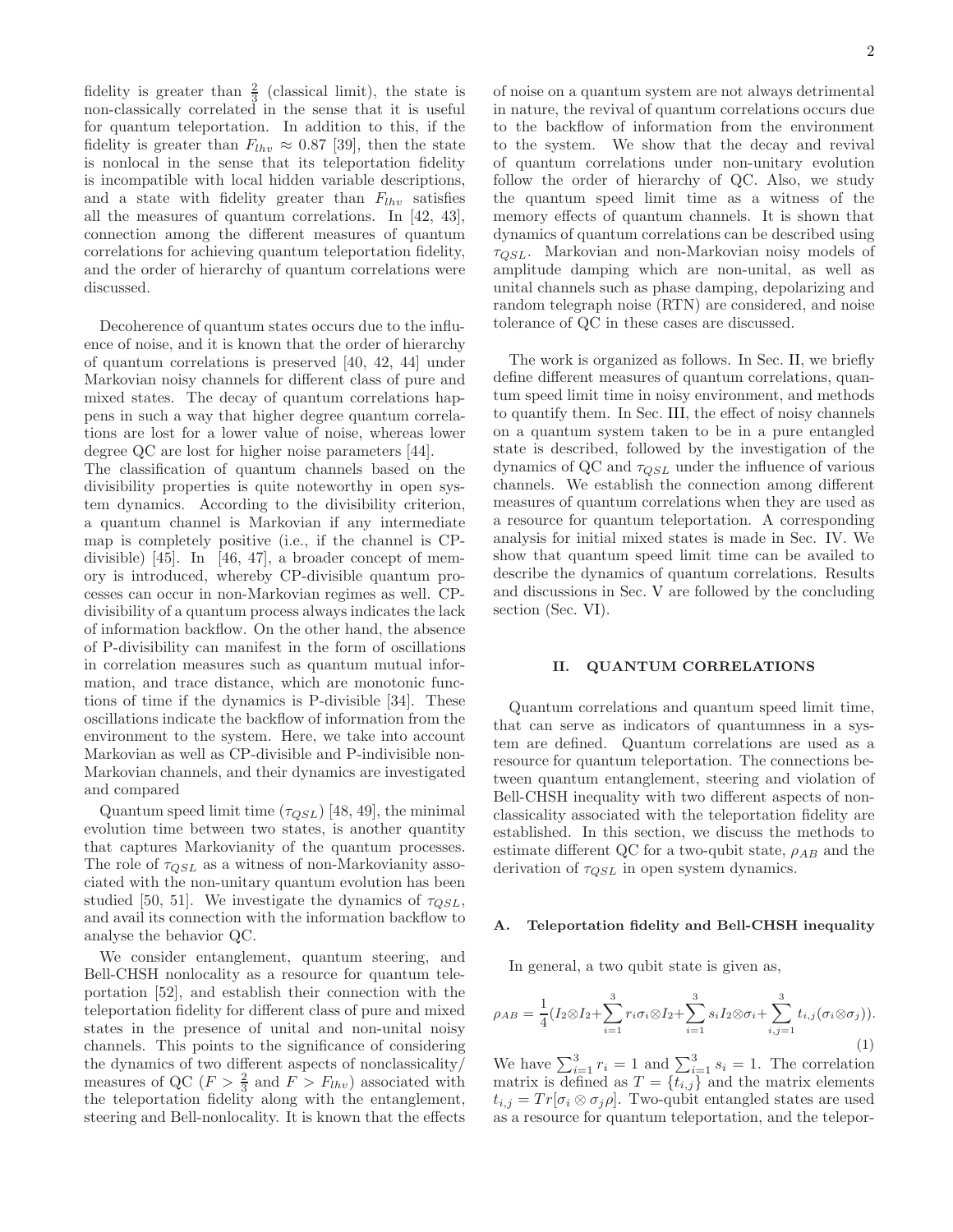tation fidelity [52] is calculated,

$$
F(\rho) = \frac{1}{2} \left( 1 + \frac{N(\rho)}{3} \right),\tag{2}
$$

where  $N(\rho) = \sum_{i=1}^{3} u_i$ ;  $u_{i}$  are the square root of the eigenvalues of  $T^{\dagger}T$ . The given state is useful for quantum teleportation iff  $N(\rho) > 1$ , i.e.,  $F(\rho) > \frac{2}{3}$  (classical limit).

The violation of Bell-CHSH inequality can be checked by estimating the expectation value of Bell observable B [52] for a given state  $\rho$ , and  $B_{\text{max}} = 2\sqrt{\max_{j>k}(u_j^2 + u_k^2)}$ . The state  $\rho$  violates Bell-CHSH inequality for  $B(\rho) > 2$ .

#### B. Quantum Steering

Quantum steering [53, 54] makes a reference to the fact that, in the case of biseparable quantum systems, the state of a quantum system can be changed by the action of local measurements on the other system. The degree of steerability of a given quantum state is estimated by considering the amount by which a steering inequality is maximally violated [6]. The formula for two qubitsteering is,

$$
S_n(\rho) = \max\{0, \frac{\Lambda_n - 1}{\sqrt{n} - 1}\},\tag{3}
$$

 $\Lambda_2 = \sqrt{c^2 - c_{\text{min}}^2}$  and  $\Lambda_3 = c$  are steering values in which measurements,  $n = 2, 3$  per party are involved, called two measurement and three measurement steering, respectively. Here,  $c = \sqrt{\overline{c}^2}$ ,  $c_{i'}$  are the eigenvalues of correlation matrix  $T = \{t_{i,j}\}\ (\text{Eq. 1}), \text{ and } c_{\min} \equiv \min \{|c_i|\}.$ 

#### C. Quantum Entanglement

We use concurrence [55, 56] as a measure to estimate the entanglement of a quantum state. The concurrence of a state  $\rho$  is defined,

$$
C(\rho) = \max\{0, \sqrt{\lambda_1} - \sqrt{\lambda_2} - \sqrt{\lambda_3} - \sqrt{\lambda_4}\}, \quad (4)
$$

where  $\lambda_{i}$  are the eigenvalues of  $\rho\tilde{\rho}$  in the descending order and  $\tilde{\rho} = \sigma_y \otimes \sigma_y \rho^* \sigma_y \otimes \sigma_y$ ,  $\rho^*$  is the complex conjugate of the state  $\rho$ . We have  $0 < C(\rho) \leq 1$  for entangled states and  $C = 0$  for separable states.

### D. Quantum speed limit time  $(\tau_{QSL})$

Quantum speed limit time defines a bound on the minimum time required for a quantum system to evolve between two states [57–59]. The bound on the quantum speed limit time for open quantum systems [60, 61],

whose evolution is governed by general quantum channels is,

$$
\tau_{QSL} \ge \frac{2\theta^2}{\pi^2} \frac{\sqrt{tr\rho_0^2}}{\sum_{\alpha} ||K_{\alpha}(t,0)\rho_0 \dot{K}_{\alpha}^{\dagger}(t,0)||},\tag{5}
$$

where  $\overline{X} = \tau^{-1} \int_0^{\tau} X dt$ .  $\rho_0$  is the initial state,  $K_{\alpha'}$ are the Kraus operators characterizing the channel responsible for the evolution of the quantum state,  $||A|| =$  $\sqrt{tr(A^{\dagger}A)}$  is the Hilbert-Schmidt norm of A, and  $\theta =$  $\cos^{-1}(Tr[\rho_0 \rho_t]/Tr[\rho_0^2])$ . In this work, we investigate the dynamics of  $\tau_{QSL}$  for various noisy quantum channels, and the relationship between quantum correlations and speed limit time is demonstrated.

#### III. ACTION OF NOISY CHANNELS



FIG. 1. Quantum correlations are plotted as a function of  $\gamma t$  $(\Gamma = 0.01\gamma)$  in the case of non-Markovian amplitude damping quantum channel acting on maximally entangled bell state.

The effect of noise on a system can be described using the operator-sum formalism. We consider various noisy models, both quantum and classical in nature, for example, the amplitude damping channel, phase damping, depolarizing and random telegraph noise (RTN). The evolution of a quantum system interacting with its environment is,

$$
\rho(t) = \sum_{i} E_i(t)\rho(0)E_i^{\dagger}(t),
$$
\n(6)

where,  $E_{i}$  are the Kraus operators characterizing the noise. They satisfy the completeness relation  $\sum_i E_i^{\dagger} E_i =$ 1. In general, local interactions of a two qubit system with noisy environments can be described as follows,

$$
\rho(t) = \sum_{i,j} E_i(t) \otimes E_j(t) \rho(0) E_i^{\dagger}(t) \otimes E_j^{\dagger}(t). \tag{7}
$$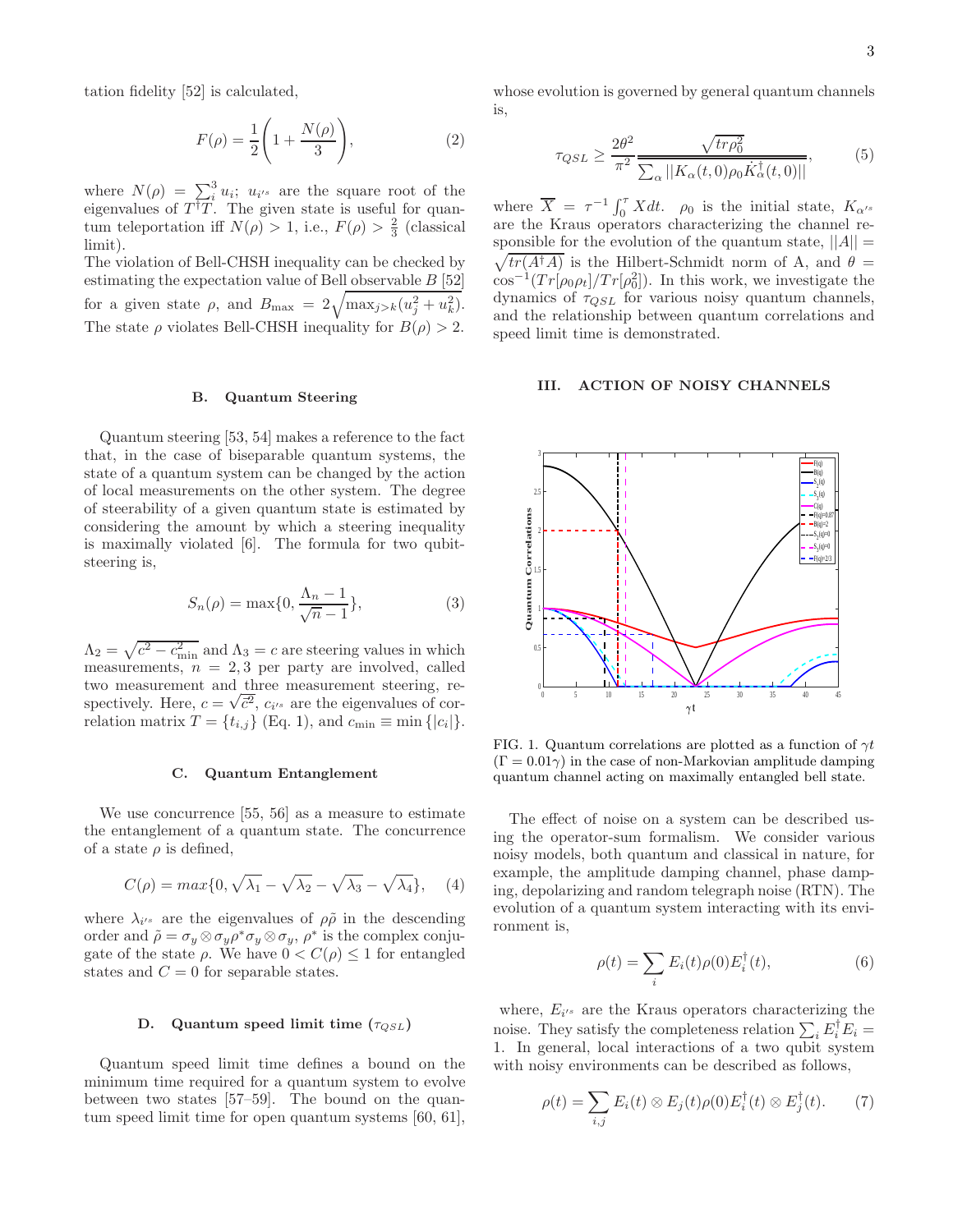

FIG. 2. Quantum correlations of Bell state are plotted as a function of  $\gamma t$  for Markovian amplitude damping channel.

Here, we consider the scenario wherein the first qubit interacts with the noisy channel, whereas the second qubit evolves under the noise free condition. We consider the dynamics of quantum correlations under the influence of different noisy models, both Markovian and non-Markovian (unital as well as non-unital), and  $\tau_{QSL}$ is analyzed for both pure and mixed entangled initial states. A similar dynamics can be observed for the cases where both qubits evolve under noisy quantum channels.

### A. Amplitude damping channel



FIG. 3. Dynamics of quantum speed limit time of maximally entangled Bell state for non-Markovian amplitude damping channel  $(\Gamma = 0.01\gamma)$ .

The Kraus operators of non-Markovian dissipative

quantum channel [62] are given as,

$$
E_0 = |0\rangle\langle 0| + \sqrt{q}|1\rangle\langle 1|, E_1 = \sqrt{1-q}|0\rangle\langle 1|, \qquad (8)
$$

we have  $q = \exp(-\Gamma t) \{ \cos(\frac{dt}{2}) + \frac{\Gamma}{d} \sin(\frac{dt}{2}) \}^2$ ,  $d =$  $\sqrt{2\gamma\Gamma-\Gamma^2}$ . Where  $\Gamma$  is the line width that depends on the reservoir correlations time  $(\tau_r \approx \Gamma^{-1})$  and  $\gamma$  is the coupling strength related to qubit relaxation time  $\tau_s \approx \gamma^{-1}$ . The Kraus operators of the amplitude damping channel in the Markovian regime [63–65] can be obtained by assuming  $q = 1 - \nu$ , where  $\nu$  is a Markovian exponential decay function .



FIG. 4. Dynamics of quantum speed limit time of maximally entangled Bell state for Markovian amplitude damping channel.

Let's consider the pure entangled state as initial state,

$$
|\psi\rangle = \alpha|00\rangle + \beta|11\rangle, \tag{9}
$$

where  $|\alpha|^2 + |\beta|^2 = 1$ . Quantum correlations are calculated, and their dynamics are investigated for maximally entangled Bell state ( $\alpha = \beta = \frac{1}{\sqrt{2}}$  $\overline{2}$ ).

In Fig. 1, the behavior of quantum correlations of maximally entangled Bell state as a function of dimensionless quantity  $\gamma t$  under the influence of non-Markovian amplitude damping channel is depicted. We investigate the dynamics of two different aspects of nonclassicality associated with the quantum teleportation fidelity ( $F(\rho) > \frac{2}{3}$ and  $F(\rho) > F_{lhv}(\rho) \approx 0.87$  along with entanglement, quantum steering and the violation of Bell-CHSH inequality. QC of Bell state evolving under the influence of the non-Markovian amplitude damping channel decay initially and revive back after all quantum correlations reach their minimum values, and this process continues. It is clear from Fig. 1 that, the decay and revival of quantum correlations follows a particular order, higher degree quantum correlations are lost for small values of channel parameter compared to the lower degree quantum correlations. The decay of QC, as a function of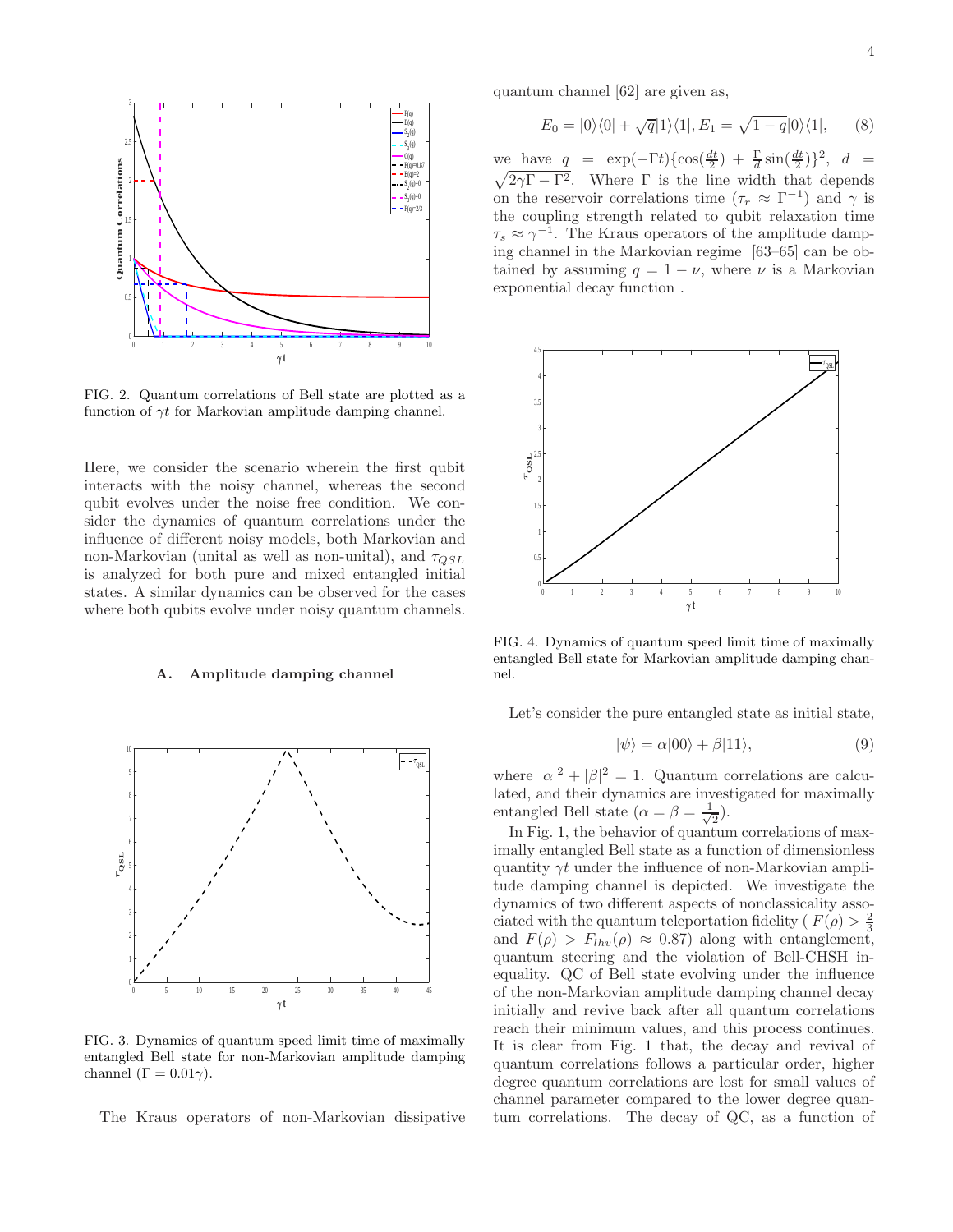channel parameter occurs in the following decreasing order, state's teleportation fidelity less than  $F_{lhv} \approx 0.87$ , non-violation of Bell-CHSH inequality, vanishing two and three measures of quantum steering, fidelity less than the classical limit and vanishing entanglement. Thus,  $q_{F_{lhv}} \le q_B \le q_{S_2} \le q_{S_3} \le q_T \le q_E$ , where  $q_{F_{lhv}}$ ,  $q_B$ ,  $q_{S_2}, q_{S_3}, q_T$  and  $q_E$  are the channel parameter values at which, teleportation fidelity becomes less than 0.87, the states stop violating Bell-CHSH inequality, non-violation of two measure steering inequality, disappearance of three measure quantum steering, teleportation fidelity of states less than the classical limit  $(\frac{2}{3})$  and vanishing entanglement (zero concurrence) respectively. Hereafter, we use  $q_{F_{lhv}}$ ,  $q_B$ ,  $q_{S_2}$ ,  $q_{S_3}$ ,  $q_T$  and  $q_E$  as the channel parameter values at which corresponding measure of quantum correlation fails to capture the quantumness of the state, i.e.,  $q_{F_{lhv}}$ ,  $q_B$ ,  $q_{S_2}$ ,  $q_{S_3}$ ,  $q_T$  and  $q_E$  are the channel parameter values at which  $F(q) = 0.87, B(q) = 2,$  $S_2(q) = 0, S_3(q) = 0, F(q) = \frac{2}{3}$  and  $C(q) = 0$ , respectively. This is considered for both the cases of decay and revival of QC interchangeably for all noisy models used in this work. The revival of the quantum correlations occurs in the reverse order, i.e., quantum correlations with lowest degree revives first followed by the restoration of QC with increasing degree of their strength. The revival of quantum correlations follows the order: entanglement, teleportation fidelity greater than the classical limit, steerability of quantum states, violation of Bell-CHSH inequality and teleportation fidelity greater than  $F_{lhv}$   $(q_E \leq q_T \leq q_{S_3} \leq q_{S_2} \leq q_B \leq q_{F_{lhv}})$ . The dynamics of quantum correlations under the Markovian amplitude channel are shown in Fig. 2, sudden death occurs for all quantum correlations except entanglement. The decay of quantum correlations follows the above discussed order of QC. Here, as expected, revival of QC is not observed. From Figs. 1 and 2, it is clear that the decay and revival of quantum correlations preserve the hierarchy of non-classical correlations.

The dynamics of  $\tau_{QSL}$  has been considered as a signature of information backflow to the principle system from the reservoir [50]. From the dynamics of quantum speed limit time (Fig 3) for non-Markovian amplitude damping channel, it is clear that  $\tau_{OSL}$  increases initially, and starts decreasing after a certain time. The time at which a shift appears in the dynamics of  $\tau_{QSL}$  exactly matches with the time at which revival of lowest degree of quantum correlations starts (Fig. 1). This is interesting, since the investigation of  $\tau_{QSL}$  reveals the details of non-classical correlations' evolution in the non-Markovian regime. The connection between the dynamics of quantum correlations and the speed limit time ascertain the importance of using the latter to analyze the behavior of QC in the case of non-Markovian quantum channels. For Markovian noise, the coupling between the system and reservoir is weak, and hence there is no information backflow and no revival of QC occurs. This could be inferred from the dynamics of  $\tau_{QSL}$ . The steady increase of  $\tau_{QSL}$  in Fig. 4 warrants the absence of both information backflow



FIG. 5. Quantum correlations are plotted as a function of  $\gamma t$  for maximally entangled Bell state in the case of phase damping channel. a) non-Markovian  $(\Gamma = 0.01\gamma)$  and b) Markovian.



FIG. 6. Dynamics of quantum speed limit of maximally entangled Bell states for (a) non- Markovian ( $\Gamma = 0.01\gamma$ ) and (b) Markovian phase damping channels.

and the revival of quantum correlations for a Markovian approximation.

### B. CP-divisible phase damping channel

We now discuss dephasing quantum channel and its influence on the evolution of quantum correlations. The Kraus operators for a dephasing channel that is historically taken to be non-Markovian [66] but is nevertheless P-divisible [47] are:

$$
E_0 = |0\rangle\langle 0| + q|1\rangle\langle 1|, E_1 = \sqrt{1 - q^2}|1\rangle\langle 1|.
$$
 (10)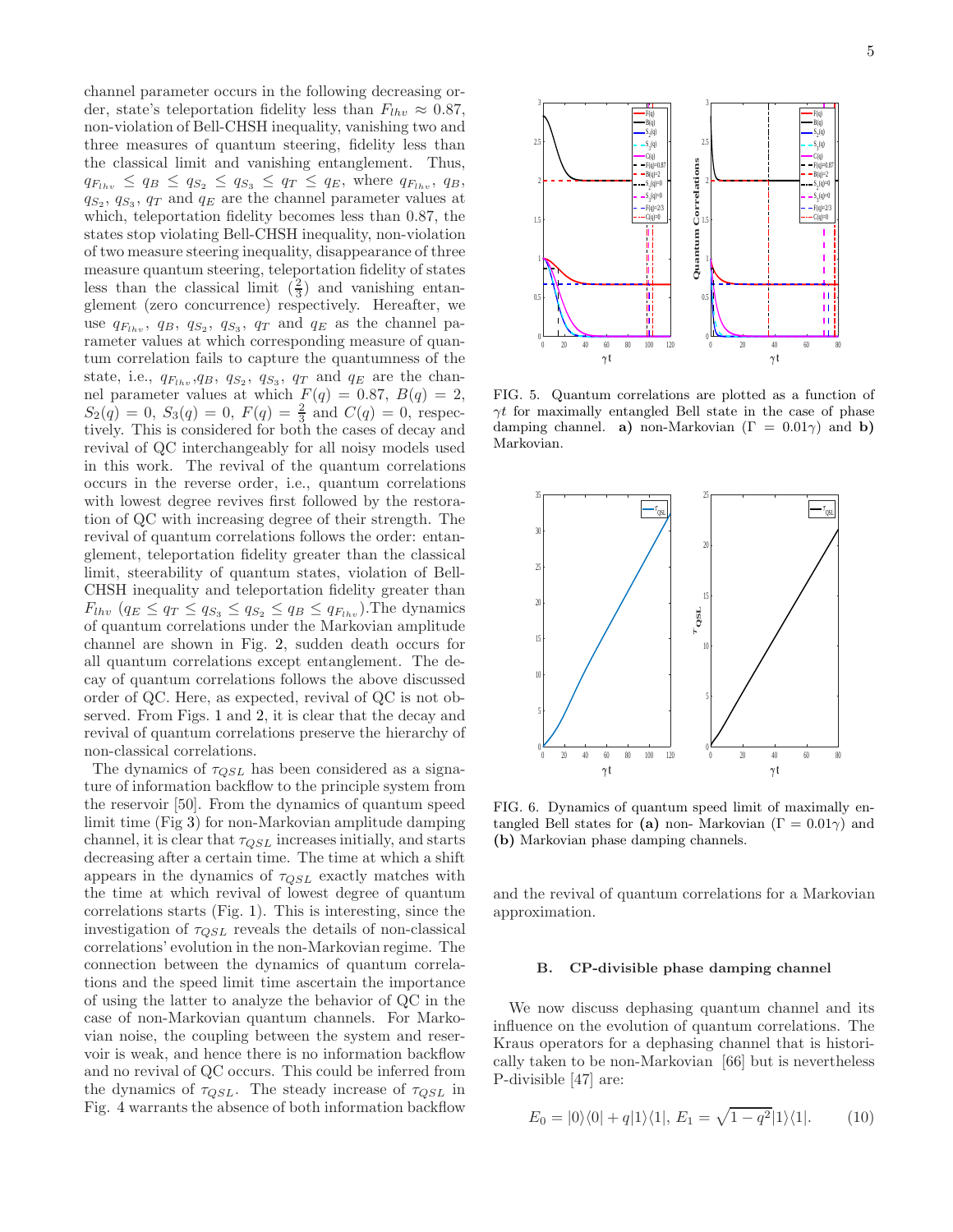We have  $q = \exp[\frac{-\gamma}{2}\left\{t + \frac{1}{\Gamma}(\exp(-\Gamma t) - 1)\right\}]\cdot \Gamma^{-1} \approx \tau_r$ defines reservoir's finite correlation time and  $\gamma$  is the coupling strength related to qubit's relaxation time. In the limit  $\Gamma \to \infty$ , phase damping channel reduces to the Markov case,  $q = \sqrt{1 - \nu}$  identify the Kraus operators for Markovian dephasing quantum channel.

The behavior of QC of maximally entangled Bell state as a function of  $\gamma t$  in the non-Markovian and Markovian regimes are given in Fig. 5. In both cases, revival of non-classical correlations does not occur, and the order of decay satisfies the same hierarchy as in the case of amplitude damping channel, i.e., we have  $q_{F_{1hv}} \le q_B \le q_{S_2} \le q_{S_3} \le q_T \le q_E$ . Due to the memory effects of the non-Markovian phase damping channel, decay of QC occur slowly as compared to their Markovian counterparts. The non-revival of QC for the non-Markovian regime here is due to the noise being CPdivisible and hence also  $P$  divisible [47], which indicates the absence of backflow. The dynamics of quantum speed limit time for non-Markovian and Markovian phase damping channels is given in Fig. 6, and in the absence of revival of QC,  $\tau_{QSL}$  increases steadily in both the cases.

# C. Depolarizing quantum channel

The Kraus operators of non-Markovian depolarizing quantum channel [67] are,

$$
E_i = \sqrt{q_i} \sigma_i,\tag{11}
$$

where  $\sigma_0 = I$ , rest of the  $\sigma_{i}$  are the three Pauli's matrices. The complete positivity condition is ensured by identifying the values of  $q_{i'}$  as positive, and are given as,

$$
q_0 = \frac{1}{4} [1 + \Omega_1 + \Omega_2 + \Omega_3],
$$
  
\n
$$
q_1 = \frac{1}{4} [1 + \Omega_1 - \Omega_2 - \Omega_3],
$$
  
\n
$$
q_2 = \frac{1}{4} [1 - \Omega_1 + \Omega_2 - \Omega_3],
$$
  
\n
$$
q_3 = \frac{1}{4} [1 - \Omega_1 - \Omega_2 + \Omega_3].
$$
\n(12)

Here,  $\Omega_i = \exp(-\frac{\Gamma t}{2})[\cos(\frac{\Gamma d_i t}{2}) + \frac{1}{d_i}\sin(\frac{\Gamma d_i t}{2})], d_i =$  $\sqrt{\left(\frac{4\mu_i}{\Gamma_i}\right)^2 - 1}$  with  $\mu_i^2 = \gamma_j^2 + \gamma_k^2$  for  $i \neq j \neq k$ . Here,  $\gamma$  is the coupling strength of the system with the external environment and  $\Gamma^{-1}$  determines the most preferable frequency of the system. The function  $\Omega$  has two regimes-pure damping and damped oscillations.  $\frac{\mu}{L}$  determines the behavior of the dynamics. When  $0 \leq \frac{\mu}{\Gamma} \leq 1/4$ the behavior is purely damping. In the regime  $\frac{\mu}{\Gamma} > 1/4$ damped oscillations exist along with the pure damping. The parameters for which the depolarizing quantum channel is in the Markovian regime are,  $\Omega_i = e^{-\nu_i t}$  and  $\nu_i = \frac{4}{\Gamma} (\gamma_i^2 + \gamma_k^2)$ , here the positivity condition in Eq.12 is satisfied if and only if  $\nu_i \leq \nu_j + \nu_k$ . For an initial

Bell state, the evolution of quantum correlations in the non-Markovian regime is depicted in Fig. 7. Differently from non-Markovian phase damping channel, both decay and revival of non-classical correlations happen for non-Markovian depolarizing noise. The decay and re-



FIG. 7. Quantum correlations are plotted as a function of  $\Gamma t$ for damped oscillating non-Markovian depolarizing quantum channel. The values of coupling strengths are chosen as  $\gamma_i =$ 0.2Γ<sub>i</sub>,  $i \in \{1, 2\}$ ,  $\gamma_3 = 5\Gamma_3$  and  $\Gamma_i = \Gamma$ .



FIG. 8. Dynamics of quantum speed limit time for depolarizing quantum channel in the fluctuating non-Markovian regime. The values of coupling strengths are chosen as  $\gamma_i = 0.2\Gamma_i, i \in \{1, 2\}, \gamma_3 = 5\Gamma_3 \text{ and } \Gamma_i = \Gamma.$ 

vival dynamics of quantum correlations of an entangled initial state under the influence of depolarizing channel is seen to be consistent with the hierarchy of QC. The channel parameter values for which measures of QC fail to capture the quantumness of the state are in the order  $q_{F_{lhv}} \le q_B \le q_{S_2} \le q_{S_3} \le q_T \le q_E$ . The restoration of quantum correlations occurs in the reverse order  $(q_E \leq q_T \leq q_{S_3} \leq q_{S_2} \leq q_B \leq q_{F_{lhv}})$ . Initially, for a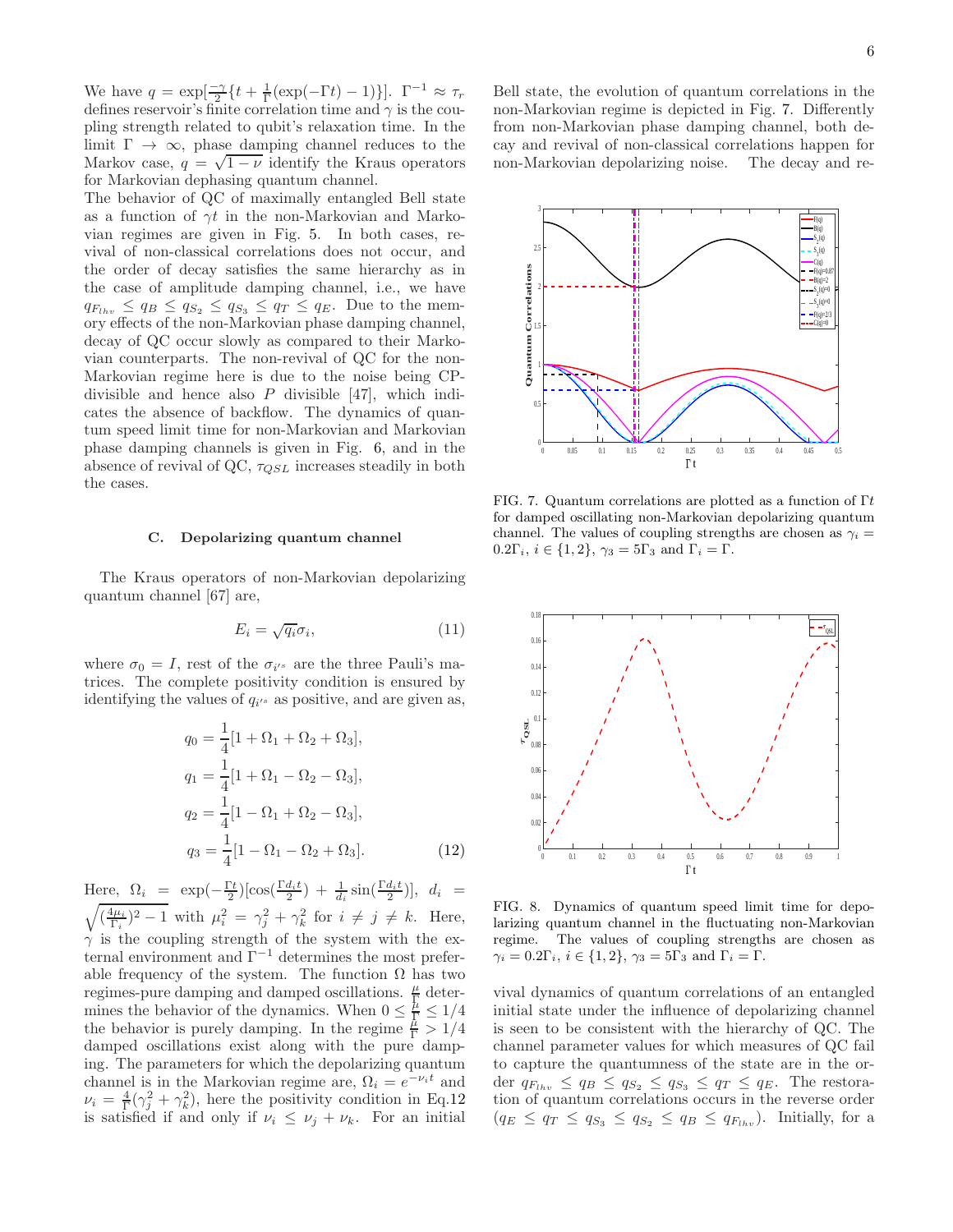small value of noise parameter the state become entangled followed by the creation of other correlations in the increasing order of their strength. Fig. 8 brings out the effect of non-Markovian depolarizing quantum channel on the evolution of quantum speed limit time for Bell state; the oscillatory nature of  $\tau_{QSL}$  is the signature of information backflow. In the case of unital non-Markovian depolarizing channel, we do not find a connection between  $\tau_{OSL}$  and QC as seen for the non-unital amplitude damping channel. The decay of QC and the behavior of  $\tau_{QSL}$  for depolarizing channel in the Markovian regime are given in Figs. 9 and 10, respectively. Purely damping behavior of QC and non-fluctuation of  $\tau_{QSL}$  are due to the lack of backflow of information.



FIG. 9. Quantum correlations of Bell state are plotted as a function of Γt for depolarizing quantum channel in the Markovian regime ( $\gamma_i = 0.1\Gamma$ ).



FIG. 10. Dynamics of quantum speed limit time of Bell state for depolarizing quantum channel in the Markovian regime  $(\gamma_i = 0.1\Gamma).$ 

# D. Random telegraph noise (RTN): P-indivisible phase damping

The quantum dephasing induced by random telegraph noise is now discussed. The Kraus operators representing random telegraph noise [34, 68–70], a P-indivisible phase damping channel are

$$
E_0 = \sqrt{\frac{1+q(t)}{2}} (|0\rangle\langle 0| + |1\rangle\langle 1|),
$$
  
\n
$$
E_1 = \sqrt{\frac{1-q(t)}{2}} (|0\rangle\langle 0| - |1\rangle\langle 1|).
$$
 (13)

Where  $q(t)$  is the noise parameter based on the damped



FIG. 11. Dynamics of quantum correlations of maximally entangled Bell state under the influence of non-Markovian random telegraph noise ( $\frac{a}{\gamma} = 40$ ).

harmonic oscillator model that accounts the effects of both Markovian and non-Markovian noise limits on quantum states,

$$
q(t) = e^{-\gamma t} \left[ \cos \left( \sqrt{\left[ \left( \frac{2a}{\gamma} \right)^2 - 1 \right] \gamma t} \right) + \frac{\sin \left( \sqrt{\left[ \left( \frac{2a}{\gamma} \right)^2 - 1 \right]} \gamma t \right)}{\sqrt{\left( \frac{2a}{\gamma} \right)^2 - 1}} \right].
$$
\n(14)

The frequency of the harmonic oscillators is  $\sqrt{\left(\frac{2a}{\gamma}\right)^2-1}$ . The noise parameter describes two regimes of systems dynamics, for  $\frac{a}{\gamma} < 0.5$ , the channel corresponds to the Markovian dynamics, the purely damping regime and damped oscillations for  $\frac{a}{\gamma} > 0.5$  (damped oscillations) corresponds the non-Markovian evolution. The dynamics of quantum correlations in the non-Markovian regime of RTN channel is shown in Fig. 11. Initially all QC fluctuate and decay afterwards. In the Markovian regime (Fig. 12), these non-classical correlations decay without fluctuating. The noise parameter values at which each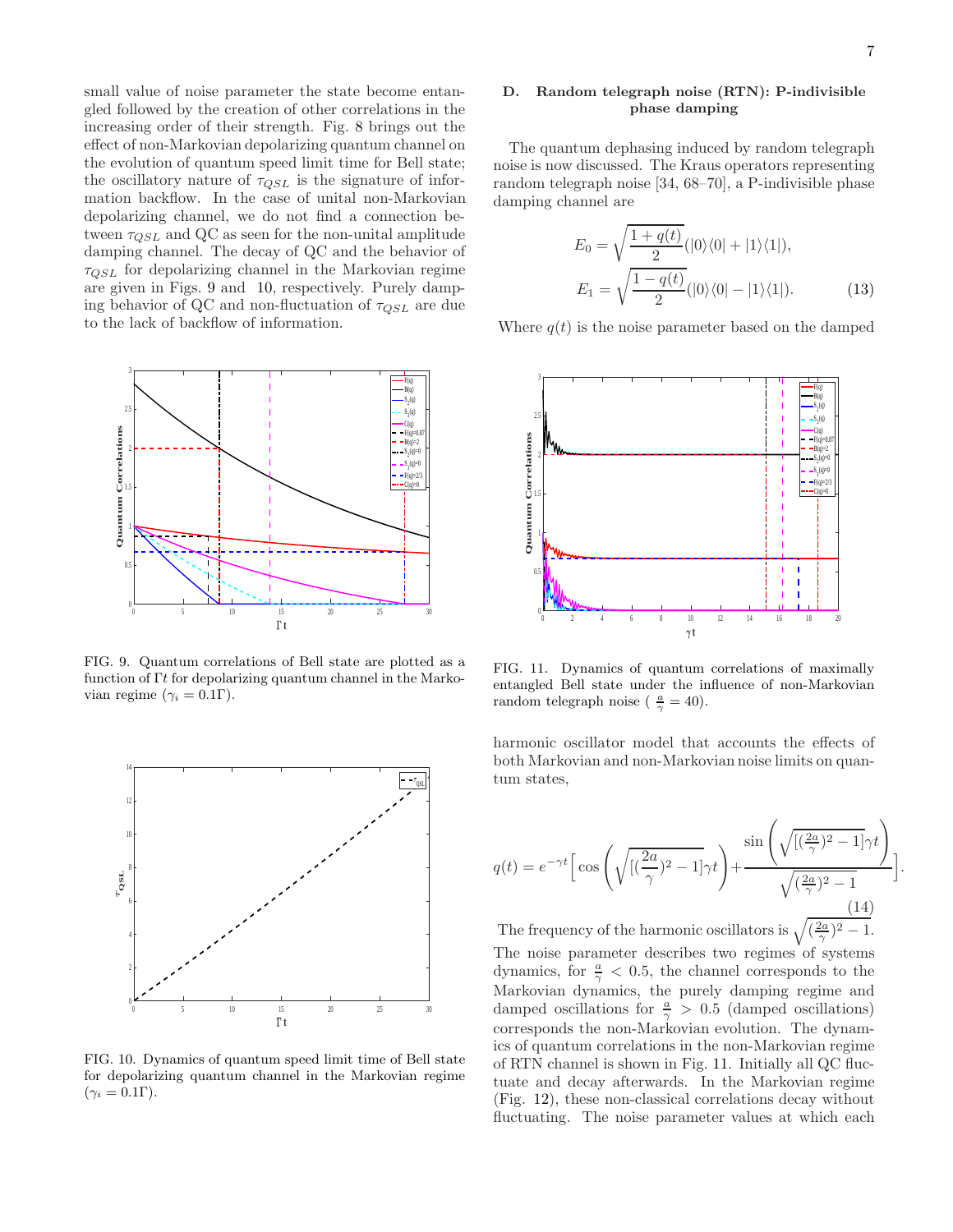

FIG. 12. Dynamics of quantum correlations of Bell state for Markovian random telegraph noise  $(\frac{a}{\gamma} = 0.4)$ .

measure of QC reaches its classical threshold limit obeys the order  $q_{F_{lhv}} \le q_B \le q_{S_2} \le q_{S_3} \le q_T \le q_E$ . The oscillatory behavior of  $\tau_{QSL}$  for non-Markovian RTN channel in Fig. 13 captures the presence of information backflow, whereas quantum speed limit time increases (Fig. 14) without fluctuation in the Markovian regime.



FIG. 13. Dynamics of  $\tau_{QSL}$  of maximally entangled Bell state for non-Markovian random telegraph noise( $\frac{a}{\gamma} = 40$ ).

# IV. MIXED ENTANGLED STATES

The dynamics of quantum correlations and speed limit time for a class of initial mixed states under the influence of different quantum channels are investigated. The initial mixed state we consider is the Werner state, given as the convex sum of maximally entangled Bell state and



FIG. 14. Dynamics of  $\tau_{QSL}$  of maximally entangled Bell state for Markovian random telegraph noise( $\frac{a}{\gamma} = 0.4$ ).

maximally mixed separable state

$$
\rho_w = \frac{1 - p}{4} I_4 + p|B\rangle\langle B|.\tag{15}
$$

Here  $|B\rangle$  can be any one of the four maximally entangled Bell diagonal states.  $\rho_w$  is entangled for  $p > \frac{1}{3}$  and it violates Bell-CHSH inequality and  $ST_2$  steering for the values  $p > \frac{1}{\sqrt{2}}$  $\frac{1}{2}$ . Here, we mainly focus on the the decoherence effects of amplitude damping and RTN channels on  $\rho_w$ , for a fixed value of mixedness. In Figs. 15 and 16,



FIG. 15. Dynamics of quantum correlations of maximally entangled mixed Werner state for  $p = 0.9$  ( $\Gamma = 0.01\gamma$ ) under non-Markovian amplitude damping channel.

the effect of amplitude damping channel with and without memory on Werner state for a state parameter value  $p = 0.9$  is depicted. As in the case of a pure state (Fig. 1), in the presence of memory, decay of QC takes place, followed by the revival (Fig. 15). Quantum correla-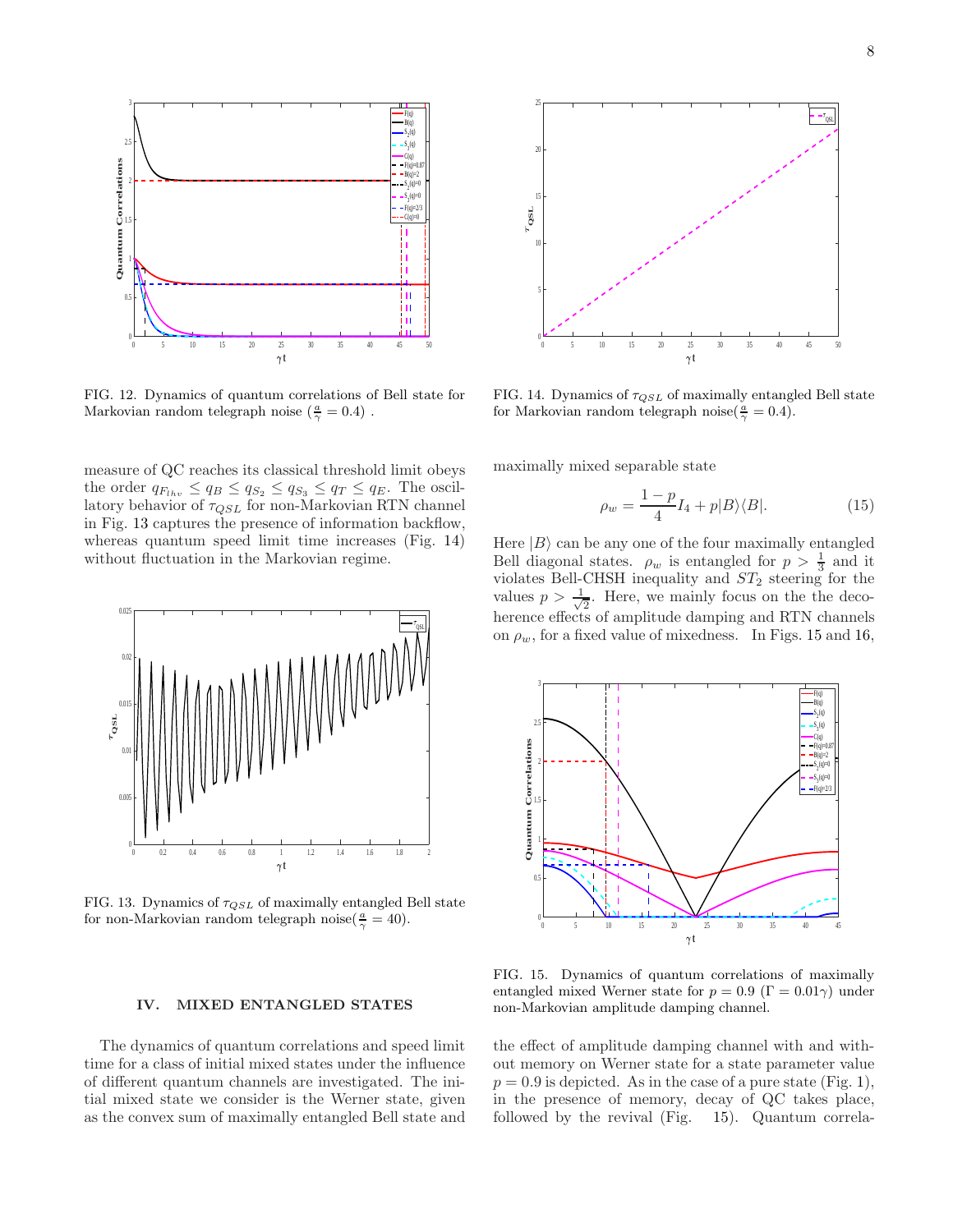

FIG. 16. Dynamics of quantum correlations of maximally entangled mixed Werner state for  $p = 0.9$  under the Markovian amplitude damping channel.

| state                        | noise      | Markovian non-Markovian decay/revival |                           |
|------------------------------|------------|---------------------------------------|---------------------------|
| Bell<br>state                | AD         |                                       | decay                     |
|                              |            |                                       | $_{\text{both}}$          |
|                              | PD         |                                       | decay                     |
|                              |            |                                       | $\overline{\text{decay}}$ |
|                              | DP         |                                       | decay                     |
|                              |            |                                       | $_{\text{both}}$          |
|                              | <b>RTN</b> |                                       | decay                     |
|                              |            |                                       | both                      |
| Werner<br>state<br>$(p=0.9)$ | AD         |                                       | decay                     |
|                              |            |                                       | $_{\text{both}}$          |
|                              | <b>RTN</b> |                                       | decay                     |
|                              |            |                                       | $_{\text{both}}$          |

TABLE I. The evolution of quantum correlations under the influence of various unital and non-unital Markovian and non-Markovian quantum channels.

tions decay and do not revive (Fig. 16) in the Markovian regime. The deterioration of QC of mixed state under (non-) Markovian regimes upholds the hierarchy order. Similar to the pure state scenario,  $\tau_{QSL}$  (Fig. 17) can be used to analyze the dynamics of non-classical correlations for the non-Markovian amplitude damping channel. It can be seen that the shift in the nature of  $\tau_{QSL}$ matches exactly with the revival of lowest degree quantum correlation (quantum entanglement in the present case) (Fig. 15). In the absence of information backflow  $\tau_{QSL}$  increases steadily for Markovian noise (Fig.18). QC and  $\tau_{QSL}$  of Werner state for non-Markovian RTN channel are depicted in Figs. 19 and 20, respectively. It can be seen from Fig. 19, that the strength of QC initially decreases, but due to the system-reservoir coupling and the backflow of information, restoration of non-classical properties of states takes place. The dynamics of nonclassical correlation of mixed states under non-Markovian channel is consistent with the order of hierarchy of QC.



FIG. 17. Dynamics of quantum speed limit time of Werner state for  $p = 0.9$  ( $\Gamma = 0.01\gamma$ ) for non-Markovian amplitude damping channel.



FIG. 18. Dynamics of quantum speed limit time of Werner state for  $p = 0.9$  for Markovian amplitude damping channel.

# V. RESULTS AND DISCUSSIONS

In this paper, we systematically investigated the dynamics of quantum correlations of two qubit states that are used as a resource for quantum teleportation in a noisy environment. We established the connection between quantum correlations and two different aspects of non-classicality associated with the teleportation fidelity. The dynamics of quantum speed limit time can be availed to demonstrate the decay and revival of quantum correlations in the case of memory and memory less quantum channels. We considered the case of QC in Markovian as well as CP-divisible and P-indivisible non-Markovian regimes. From the study of Markovian and non-Markovian channels, it can be inferred that the longevity of quantum correlations gets enhanced due to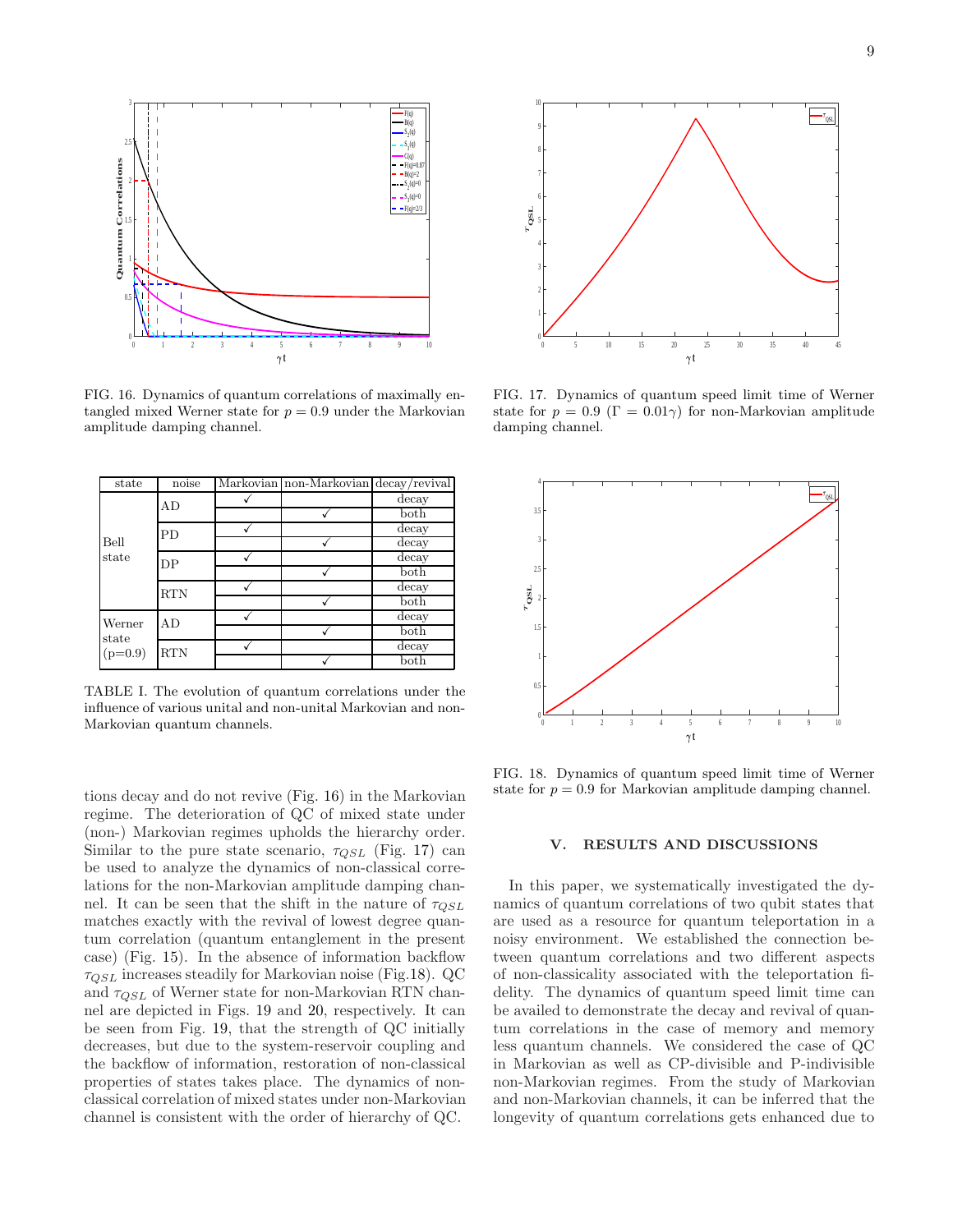

FIG. 19. Dynamics of quantum correlations of maximally entangled mixed Werner state for  $p = 0.9$  for non-Markovian Random Telegraph Noise  $(\frac{a}{\gamma} = 40)$ .



FIG. 20. Quantum speed limit time of Werner state for  $p =$ 0.9 as a function of  $\gamma t$  for non-Markovian Random Telegraph Noise  $(\frac{a}{\gamma} = 40.)$ .

the memory effects of system-reservoir interaction. The dynamics of QC under the effect of various channels is tabulated in Table I. The revival of quantum correlations occurs for all considered non-Markovian channels in the case of both pure and mixed states, except for CPdivisible channels. The non-revival of QC in CP-divisible channels is due to the absence of backflow of information. In the case of non-unital non-Markovian amplitude damping channel,  $\tau_{QSL}$  exactly describes the decay and revival of quantum correlations. This is not true for unital non-Markovian quantum channels, and is consistent with [51]. For unital P-indivisible non-Markovian channels, fluctuating  $\tau_{OSL}$  and QC imply the existence of information backflow, whereas this is absent in CP-divisible non-Markovian regime. For a given Markovian quantum

channel, quantum speed limit time increases as time increases, i.e., there occurs no oscillation of  $\tau_{QSL}$ . This brings forth the marked differences in the behavior of  $\tau_{QSL}$  for Markovian, CP-divisible and P-indivisible non-Markovian dynamics [51]. This is highlighted by the shift in  $\tau_{OSL}$  coinciding with the revival of entanglement, for non-Markovian evolution that are  $P$  indivisible, exemplified by the non-Markovian amplitude damping channel.

### VI. CONCLUSIONS

We investigated the effects of reservoir memory on the dynamics of quantum correlations of two qubit quantum states. We considered quantum teleportation fidelity, Bell-CHSH function, quantum steering and entanglement as various measures that capture the non-classical aspects of quantum states. We discussed how these measures of QC are connected with each other under the influence of memory of quantum channels. We showed the existence of an order of hierarchy in the decay and revival of quantum correlations under both Markovian and non-Markovian noises, which is consistent with the previous works. The channel parameter values at which decay of non-classical correlations occur follows the order  $q_{F_{lhv}} \leq q_B \leq q_{S_2} \leq q_{S_3} \leq q_T \leq q_E$ , whereas the revival of quantum correlations occurs in the reverse order  $(q_E \leq q_T \leq q_{S_3} \leq q_{S_2} \leq q_B \leq q_{F_{lhv}})$  i.e., QC with lowest degree of strength revives first, followed by the revival of correlations in the increasing order of strength. QC revives under all non-Markovian noisy models (Pindivisible) considered except for the CP-divisible channels, which could be ascribed to the lack of backflow. Noise tolerance of QC under non-Markovian noise is seen to be high compared to that of their Markovian counterpart. We estimated the quantum speed limit time of states under different noises and showed that the study of  $\tau_{QSL}$  can be used to explain the characteristic dynamics of QC. Dynamics of QC and  $\tau_{QSL}$  were examined for both pure and mixed states in Markovian and non-Markovian regimes. Under Markovian noise, there exists no information backflow and this can be witnessed from the dynamics of quantum speed limit time, as it increases steadily as time increases without fluctuations. Among the non-Markovian noisy models studied here, except for the CP-divisible phase damping noise, fluctuation of  $\tau_{QSL}$  was observed for P-indivisible non-Markovian amplitude damping, depolarizing and RTN channels, which could be attributed to the (non-)existence of information backflow. It was seen that, for a given non-Markovian non-unital amplitude damping channel, the dynamics of quantum speed limit time sheds light into the behavior of quantum correlations. We showed that for non-Markovian amplitude damping noise, the time at which the lowest degree QC decays exactly matches with the time at which a shift in the behavior of  $\tau_{QSL}$  occurs. The connection between QC and  $\tau_{OSL}$  as seen for non-unital channels cannot be easily established for unital quantum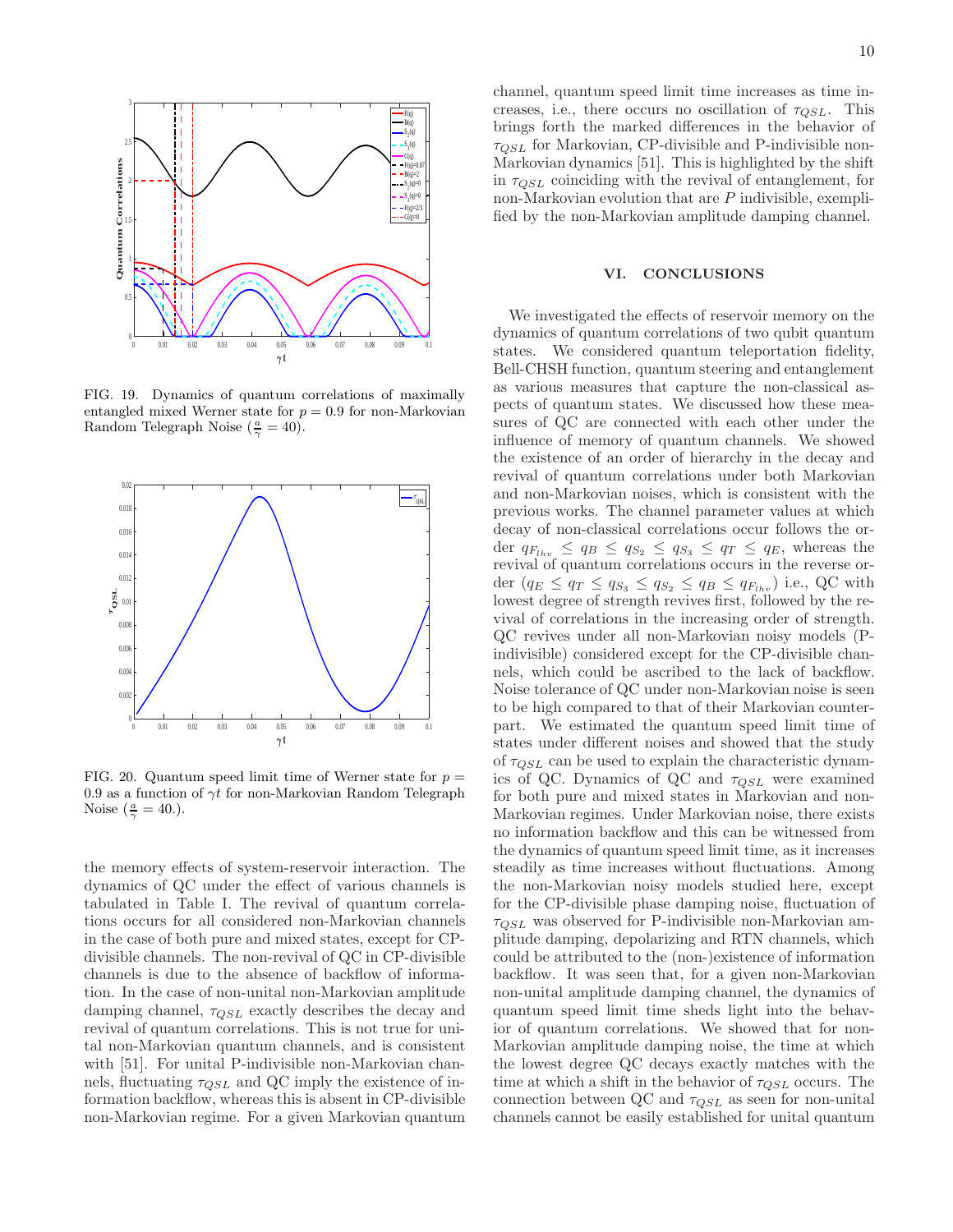channels and requires further studies.

# ACKNOWLEDGEMENT

SB and RS acknowledge the support from Interdisciplinary Cyber Physical Systems (ICPS) programme of

- [1] A. K. Ekert, Physical review letters 67, 661 (1991).
- [2] C. H. Bennett and S. J. Wiesner, Physical review letters 69, 2881 (1992).
- [3] C. H. Bennett, G. Brassard, C. Crépeau, R. Jozsa, A. Peres, and W. K. Wootters, Physical Review Letters 70, 1895 (1993).
- [4] L. Goldenberg and L. Vaidman, Physical Review Letters 75, 1239 (1995).
- [5] J. Suzuki, Physical Review A 94, 042306 (2016).
- [6] A. Costa and R. Angelo, Physical Review A 93, 020103 (2016).
- [7] N. Srinatha, S. Omkar, R. Srikanth, S. Banerjee, and A. Pathak, Quantum information processing 13, 59 (2014).
- [8] V. Sharma, U. Shrikant, R. Srikanth, and S. Banerjee, Quantum Information Processing 17, 207 (2018).
- [9] K. Thapliyal, S. Banerjee, and A. Pathak, Annals of Physics 366, 148 (2016).
- [10] S. Banerjee, V. Ravishankar, and R. Srikanth, The European Physical Journal D 56, 277 (2010).
- [11] S. Banerjee, V. Ravishankar, and R. Srikanth, Annals of Physics 325, 816 (2010).
- [12] B. Dakić, Y. O. Lipp, X. Ma, M. Ringbauer, S. Kropatschek, S. Barz, T. Paterek, V. Vedral, A. Zeilinger, Č. Brukner, *et al.*, Nature Physics 8, 666  $(2012)$
- [13] G. Tóth and T. Vértesi, Physical review letters 120, 020506 (2018).
- [14] A. Barasiński and J. Svozilík, Physical Review A 99, 012306 (2019).
- [15] K. G. Paulson and P. K. Panigrahi, Physical Review A 100, 052325 (2019).
- [16] I. Chakrabarty, S. Banerjee, and N. Siddharth, Quantum Information and Computation 11, 0541 (2011).
- [17] H. S. Dhar, S. Banerjee, A. Chatterjee, and R. Ghosh, Annals of Physics 331, 97 (2013).
- [18] S. Bhattacharya, S. Banerjee, and A. K. Pati, Quantum Information Processing 17, 236 (2018).
- [19] H.-P. Breuer, F. Petruccione, *et al.*, *The theory of open quantum systems* (Oxford University Press on Demand, 2002).
- [20] S. Banerjee, *Open Quantum Systems: Dynamics of Nonclassical Evolution*, Vol. 20 (Springer, 2018).
- [21] U. Weiss, *Quantum dissipative systems*, Vol. 13 (World scientific, 2012).
- [22] S. Omkar, S. Banerjee, R. Srikanth, and A. K. Alok, Quantum Information and Computation 16, 0757 (2016).
- [23] S. Banerjee, A. K. Alok, S. Omkar, and R. Srikanth, Journal of High Energy Physics 2017, 82 (2017).
- [24] S. Banerjee, A. K. Alok, and R. MacKenzie, The European Physical Journal Plus 131, 129 (2016).
- [25] J. Naikoo, A. K. Alok, and S. Banerjee, Physical Review D 97, 053008 (2018).
- [26] J. Naikoo and S. Banerjee, The European Physical Journal C 78, 602 (2018).
- [27] K. Dixit, J. Naikoo, S. Banerjee, and A. K. Alok, The European Physical Journal C 79, 96 (2019).
- [28] A. K. Alok, S. Banerjee, and S. U. Sankar, Phys. Lett. B 94, 749 (2015).
- [29] H.-P. Breuer, E.-M. Laine, and J. Piilo, Physical review letters 103, 210401 (2009).
- [30] E.-M. Laine, H.-P. Breuer, and J. Piilo, Scientific reports 4, 4620 (2014).
- [31] H.-P. Breuer, E.-M. Laine, J. Piilo, and B. Vacchini, Reviews of Modern Physics 88, 021002 (2016).
- [32] Z.-D. Liu, H. Lyyra, Y.-N. Sun, B.-H. Liu, C.-F. Li, G.- C. Guo, S. Maniscalco, and J. Piilo, Nature communications 9, 1 (2018).
- [33] K. Thapliyal, A. Pathak, and S. Banerjee, Quantum Information Processing 16, 115 (2017).
- [34] N. P. Kumar, S. Banerjee, R. Srikanth, V. Jagadish, and F. Petruccione, Open Systems & Information Dynamics 25, 1850014 (2018).
- [35] G. Thomas, N. Siddharth, S. Banerjee, and S. Ghosh, Physical Review E 97, 062108 (2018).
- [36] U. Shrikant, R. Srikanth, and S. Banerjee, Physical Review A 98, 032328 (2018).
- [37] J. Naikoo, S. Dutta, and S. Banerjee, Physical Review A 99, 042128 (2019).
- [38] J. Naikoo and S. Banerjee, Quantum Information Processing 19, 29 (2020).
- [39] N. Gisin, Physics Letters A **210**, 157 (1996).
- [40] H. M. Wiseman, S. J. Jones, and A. C. Doherty, Physical review letters 98, 140402 (2007).
- [41] G. Adesso, T. R. Bromley, and M. Cianciaruso, Journal of Physics A: Mathematical and Theoretical 49, 473001 (2016).
- [42] K. G. Paulson and S. V. M. Satyanarayana, Quant. Inf. Compt., 14, 1227 (2014).
- [43] K. G. Paulson and S. V. M. Satyanarayana, Physics letters A 381, 1134 (2017).
- [44] K. G. Paulson and S. V. M. Satyanarayana, Quantum Information Processing 15, 1639 (2016).
- [45] A. Rivas, S. F. Huelga, and M. B. Plenio, Reports on Progress in Physics 77, 094001 (2014).
- [46] S. Milz, M. Kim, F. A. Pollock, and K. Modi, Physical review letters 123, 040401 (2019).
- [47] S. Utagi, R. Srikanth, and S. Banerjee, Scientific Reports 10, 15049 (2020).
- [48] L. Mandelstam and I. Tamm, J. Phys. (USSR) 9, 249 (1945).
- [49] N. Margolus and L. B. Levitin, Physica D: Nonlinear Phenomena 120, 188 (1998).